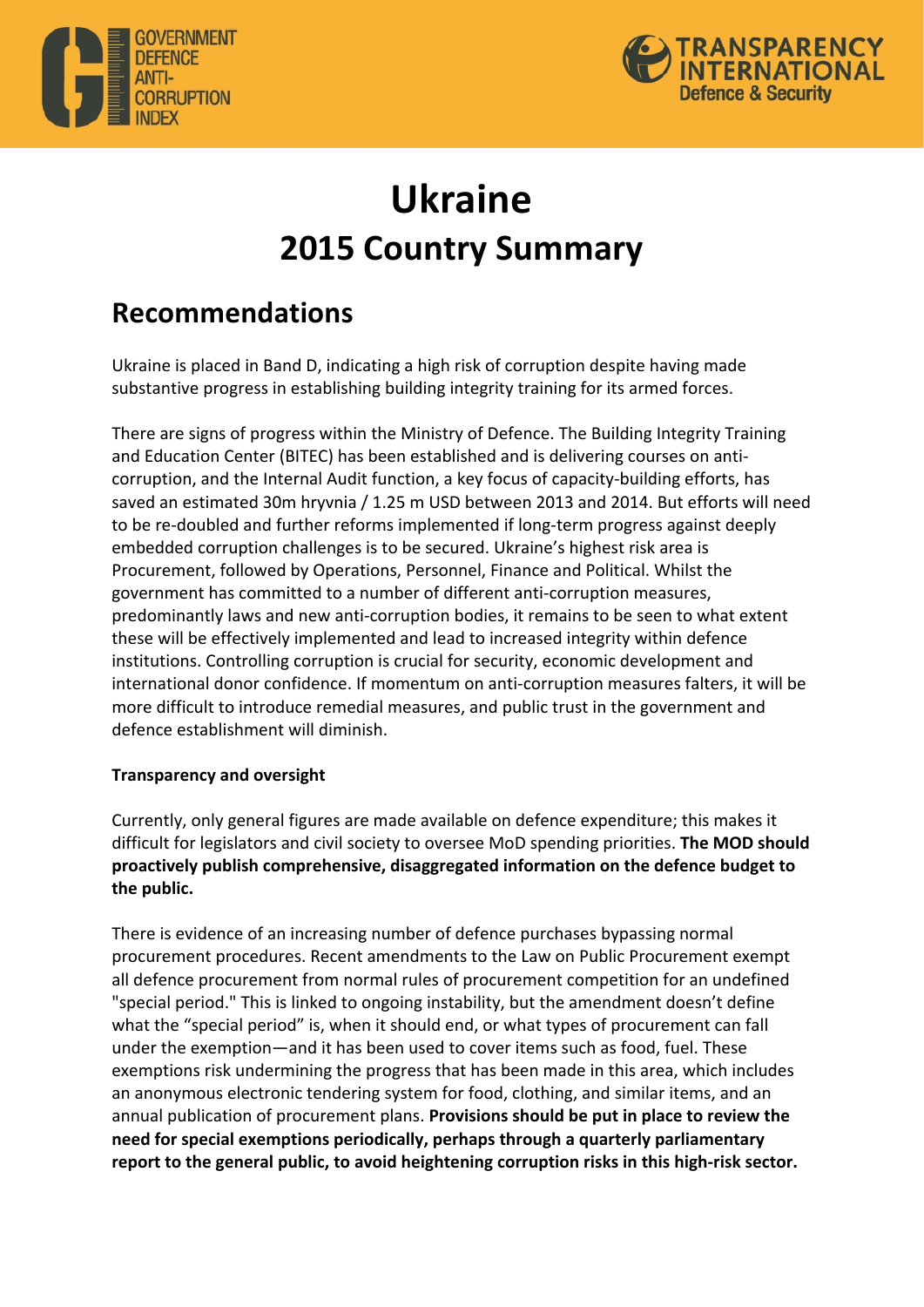



There are reports of soldiers not receiving their pay due to funding constraints, and having to pay for their own equipment. The funding gap has stimulated an increase in off-budget military expenditure, including through charitable donations to the armed forces. While these funds are declared on the MOD website, there is currently no mechanism to monitor whether the money is flowing to its intended recipients. We recommend increased **independent monitoring of the receipt and disbursal of off-budget funds to ensure that equipment and pay is reaching the troops it is intended for.** 

Despite a large number of anti-corruption reforms, there is no entity that routinely reports on defence sector anti-corruption progress. We recommend that external monitoring be put in place to hold the ministry to account for implementing the anti-corruption plan, **and to independently verify anti-corruption reforms in defence.**

Offset contracts are agreements by selling companies to invest in the country purchasing from it. They are often at a high risk of corruption because they are opaque and complex mechanisms subject to less scrutiny than the primary contract. In Ukraine, any import over 5m euros is required to have an offset agreement, but there is no requirement for transparency and open competition. Another corruption risk in procurement is the use of agents and brokers, which is currently not regulated. In order to reduce the risk of offsets enabling corruption in Ukraine, we recommend legislation requiring transparency and competition in offset contracts, and to controlling the use of agents.

### **Training and integrity-building**

There has been some progress in personnel management and public commitments to anticorruption by defence leadership. For example, officials found to have been engaged in corruption have at times been fined and fired. A whistleblowing mechanism is being set up through which anonymous reports can be made to the National Anti-Corruption Bureau, though there is no evidence yet of its use. Despite this momentum, there are still numerous examples of corruption being mishandled in the field, particularly in recent cases of smuggling in and out of the East. There have also been allegations regarding unauthorised private enterprises by military personnel. To address these challenges the Ukrainian National Defence University started delivering its own building integrity courses in 2013/4. There is now a specialist building integrity delivery unit at the NDU that consists of 15 permanent personnel. BI Training efforts should be expanded to support its institutionalisation as basic training for all commanders and should constitute a criterion for career progression. Due to the current absence of a fully-functional Independent Anti-Corruption Bureau, the Military Attorney's Office should be strengthened to investigate and sanction corruption on deployment.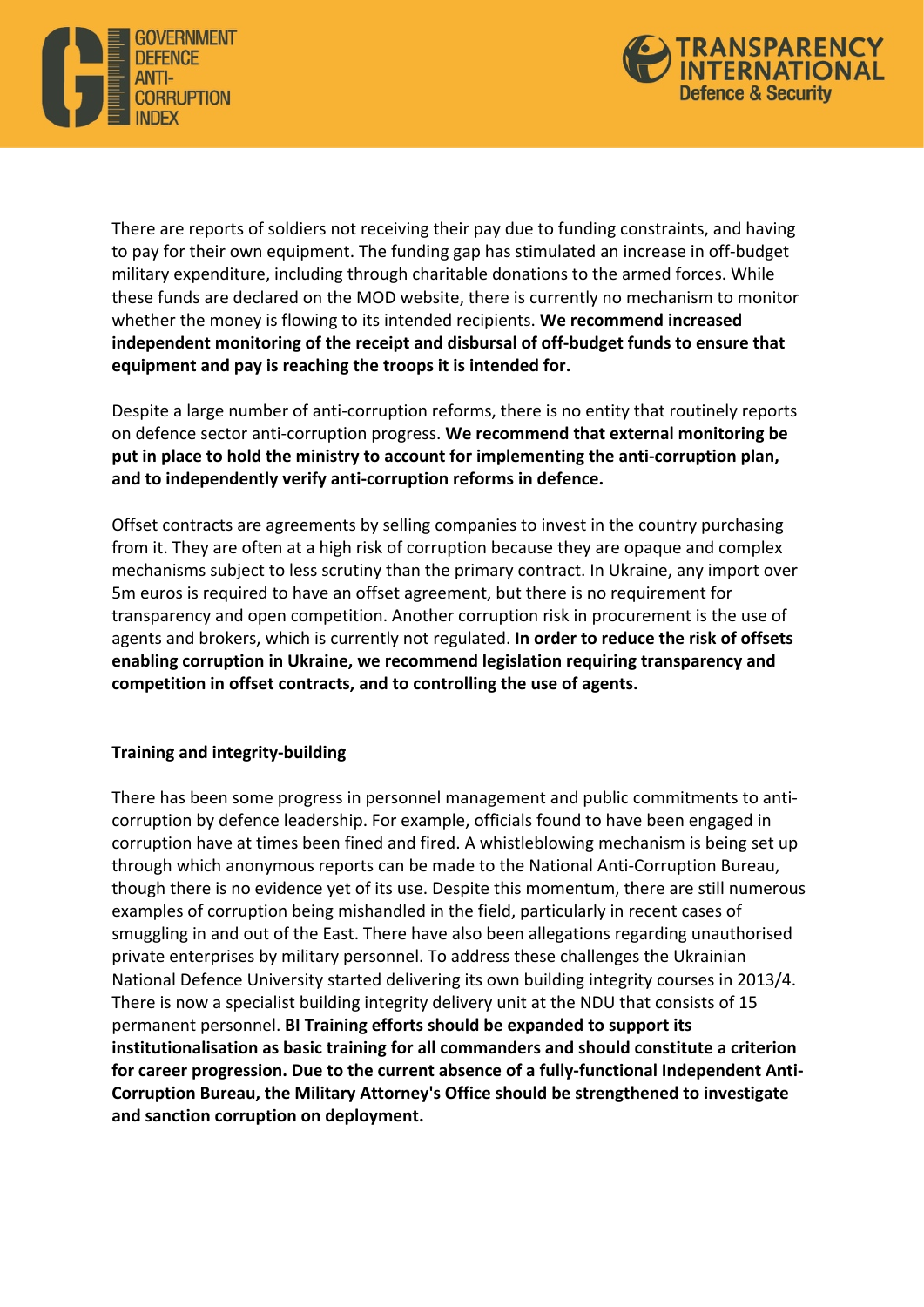



Previous MoD risk assessments have focused narrowly on areas such as logistics and haven't tackled corruption risk directly or comprehensively. Nor is there public evidence that explicit measures have been put in place to mitigate identified risks. Building on past training to audit staff, the MoD internal audit department should be sufficiently empowered and resourced to carry out the comprehensive corruption risk assessment (as stated in the MoD's Anti-Corruption Program), which should include the use of field monitors. **Resulting recommendations should be addressed by leadership.**

## **Scorecard**

| <b>Political</b> | <b>Defence &amp; Security Policy</b> | Legislative Scrutiny                    | $\overline{2}$          |
|------------------|--------------------------------------|-----------------------------------------|-------------------------|
|                  |                                      | <b>Defence Committee</b>                | $\overline{2}$          |
|                  |                                      | <b>Defence Policy Debated</b>           | $\overline{2}$          |
|                  |                                      | <b>CSO Engagement</b>                   | $\overline{3}$          |
|                  |                                      | International AC Instruments            | $\overline{\mathbf{3}}$ |
|                  |                                      | <b>Public Debate</b>                    | $\overline{4}$          |
|                  |                                      | <b>AC Policy</b>                        | $\overline{2}$          |
|                  |                                      | <b>AC Institutions</b>                  | $\overline{2}$          |
|                  |                                      | <b>Public Trust</b>                     | $\overline{2}$          |
|                  |                                      | <b>Risk Assessments</b>                 | $\overline{2}$          |
|                  | <b>Defence budgets</b>               | <b>Acquisition Planning</b>             | $\overline{2}$          |
|                  |                                      | <b>Budget Transparency &amp; Detail</b> | $\overline{2}$          |
|                  |                                      | <b>Budget Scrutiny</b>                  | $\overline{2}$          |
|                  |                                      | <b>Budget Publicly Available</b>        | $\overline{2}$          |
|                  |                                      | Defence Income                          | $\overline{1}$          |
|                  |                                      | <b>Internal Audit</b>                   | $\overline{2}$          |
|                  |                                      | <b>External Audit</b>                   | $\overline{2}$          |
|                  | <b>Other Political Areas</b>         | <b>Natural Resources</b>                | $\overline{2}$          |
|                  |                                      | <b>Organised Crime Links</b>            | $\overline{2}$          |
|                  |                                      | <b>Organised Crime Policing</b>         | $\overline{2}$          |
|                  |                                      | Intelligence Services Oversight         | $\overline{2}$          |
|                  |                                      | Intelligence Services Recruitment       | $\overline{1}$          |
|                  |                                      | <b>Export Controls</b>                  | $\mathbf{1}$            |
| <b>Finance</b>   | <b>Asset Disposals</b>               | <b>Asset Disposal Controls</b>          | $\overline{2}$          |
|                  |                                      | <b>Asset Disposal Scrutiny</b>          | $\overline{3}$          |
|                  | <b>Secret Budgets</b>                | Percentage Secret Spending              | $\overline{0}$          |
|                  |                                      | Legislative Access to Information       | $\overline{2}$          |
|                  |                                      | <b>Secret Program Auditing</b>          | $\mathbf{1}$            |
|                  |                                      | Off-budget Spending in Law              | $\overline{2}$          |
|                  |                                      | Off-budget Spending in Practice         | $\overline{2}$          |
|                  |                                      | <b>Information Classification</b>       | 3                       |
|                  | <b>Links to Business</b>             | Mil. Owned Businesses Exist             | $\mathbf{1}$            |
|                  |                                      | Mil. Owned Business Scrutiny            | $\overline{2}$          |
|                  |                                      | Unauthorised Private Enterprise         | $\overline{1}$          |